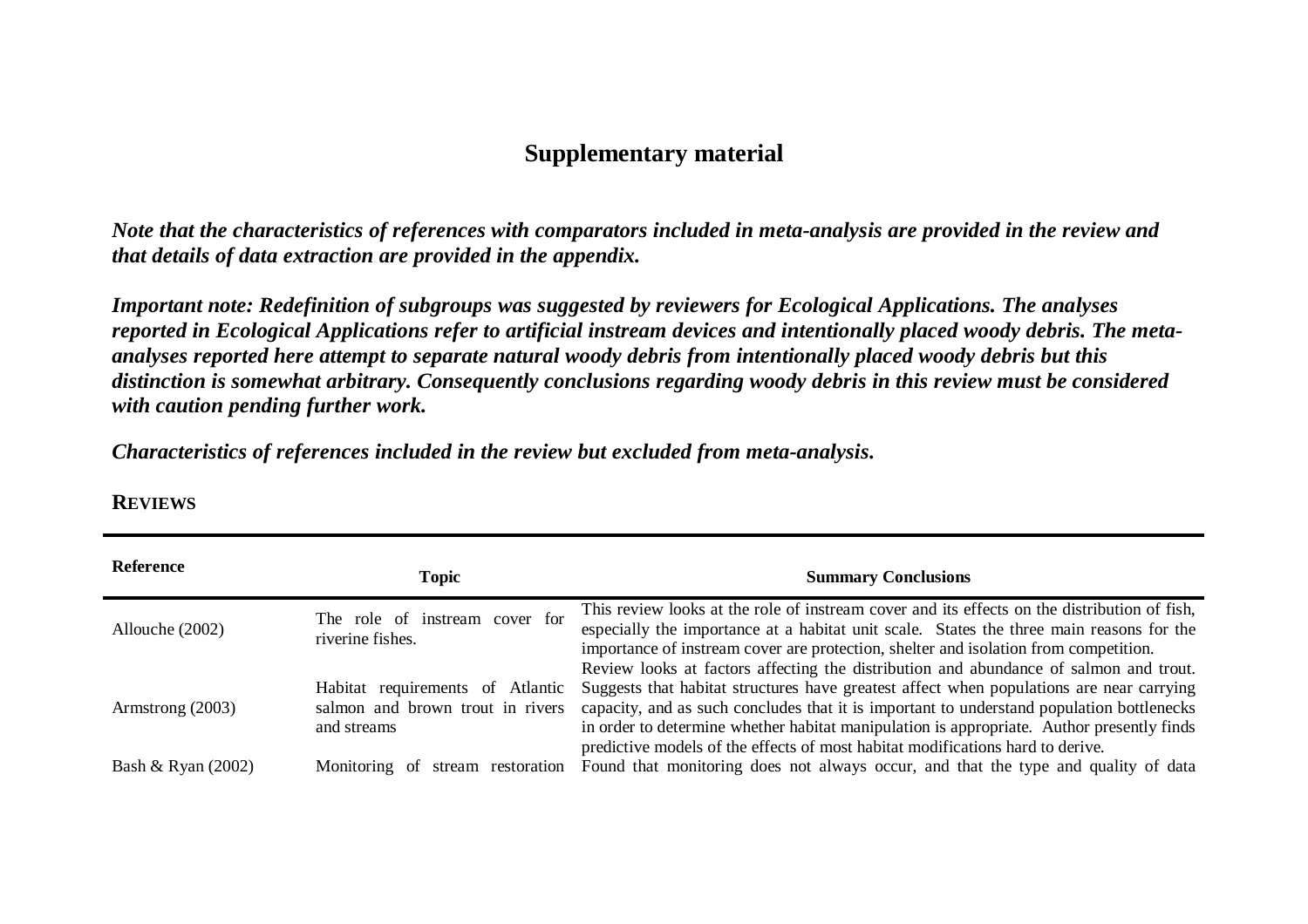| <b>Bayley</b> (2002)            | projects.<br>The responses of salmon and trout<br>to habitat changes.                        | collected varies widely for the projects that do monitor.<br>A review of studies on fish responses of salmon and trout to habitat change through both<br>restoration and environmental factors. The review was undertaken after a thorough<br>journal literature search. Author reports that many studies were of a short time scale and<br>used poor statistical analysis, and that confounding means that studies are often not able<br>to clearly indicate which factor is responsible for changes. |  |
|---------------------------------|----------------------------------------------------------------------------------------------|--------------------------------------------------------------------------------------------------------------------------------------------------------------------------------------------------------------------------------------------------------------------------------------------------------------------------------------------------------------------------------------------------------------------------------------------------------------------------------------------------------|--|
| Cowx $\&$<br>Welcomme<br>(1998) | Rehabilitation of rivers for fish                                                            | Report looks at the methods and projects undertaken for rehabilitation of rivers.                                                                                                                                                                                                                                                                                                                                                                                                                      |  |
| Cowx et al $(2003)$             | The Bullhead (Cottus gobio)                                                                  | Looks at the ecology, distribution and habitat preferences of the Bullhead, Cottus gobio,<br>part of the Conserving Natura 2000 Rivers Series.                                                                                                                                                                                                                                                                                                                                                         |  |
| Finlayson et al. (2005)         | Trout restoration in national forests.                                                       | Discusses the projects and work done so far which attempt to restore trout populations,<br>and looking at this evidence debate whether they are being successful or otherwise.                                                                                                                                                                                                                                                                                                                         |  |
| Glen (2002)                     | Recovery of Salmon and Trout<br>habitat<br>following<br>enhancement<br>works                 | Reviews case studies of habitat enhancement, including removal of obstruction to<br>migration, with both economic and ecological factors included. Findings suggest that<br>habitat enhancement projects do work, and this can be seen within a short timescale, with<br>removal of migration barriers giving the greatest results. Also finds other habitat<br>enhancement projects are successful but acknowledges the need for monitoring over a<br>longer timescale.                               |  |
| Hamilton (1989).                | Response of Juvenile Steelhead to<br>Instream Deflectors in a High<br><b>Gradient Stream</b> | Found that there was little impact on fish populations from the installation of deflectors,<br>which was attributed to the high gradient of the study reaches. Literature was found to<br>reflect these findings- the most successful studies had been carried out in lower gradient<br>streams.                                                                                                                                                                                                       |  |
| Hendry et al. (2003)            | Habitat<br>management<br>for<br>rehabilitation of salmonids                                  | Looks at the main areas to be taken into account in salmonid habitat management. Paper<br>states that land-use regulation is required due to the high levels of degradation that have<br>occurred, and that root causes of problems should be addressed in mitigation and<br>enhancement works.                                                                                                                                                                                                        |  |
| Holmes (1998).                  | A review of river rehabilitation in<br>the UK, 1990-1996                                     | Reports a lack of consistency in recording or reporting of habitat rehabilitation schemes.<br>Found that the most commonly used methods were often the cheapest, such as restoration<br>of riparian growth, or those river restoration projects targeted at a particular key species<br>(often bird or mammal).                                                                                                                                                                                        |  |
| Keeley et al (1996)             | Estimating production benefits of<br>habitat improvement initiatives.                        | Summarised the findings of 30 studies that included control and intervention sites in<br>order to calculate the potential production benefits of stream restoration initiatives on                                                                                                                                                                                                                                                                                                                     |  |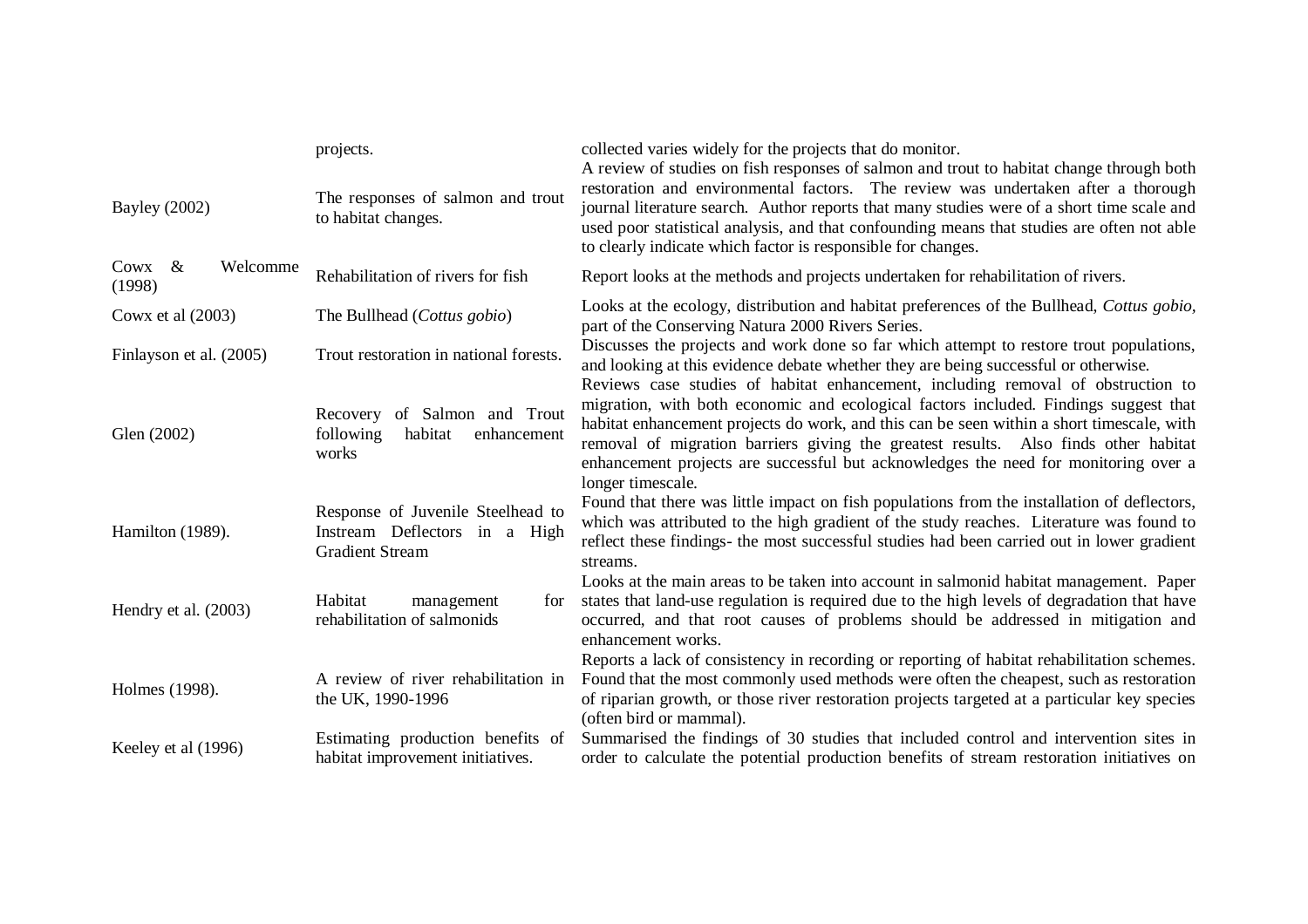|                                                                                                                                                                                                                           |                                 | salmonids. Suggests off-channel habitat may increase numbers, and increases in<br>spawning substrates should lead to great increases in numbers.                                                                                                                                                                                                                                                                     |
|---------------------------------------------------------------------------------------------------------------------------------------------------------------------------------------------------------------------------|---------------------------------|----------------------------------------------------------------------------------------------------------------------------------------------------------------------------------------------------------------------------------------------------------------------------------------------------------------------------------------------------------------------------------------------------------------------|
|                                                                                                                                                                                                                           |                                 | Looks at general effects of riparian grazing, includes studies regarding fish. Concludes                                                                                                                                                                                                                                                                                                                             |
| Kauffman<br>Krueger<br>&<br>(1984)                                                                                                                                                                                        | The effects of riparian grazing | that riparian grazing affects salmonid fish populations as a result of changes to water<br>temperature and reduction of organic matter, and states that riparian management is an<br>important part of fisheries management.                                                                                                                                                                                         |
| Restoration of riparian and stream<br>Kauffman et al (1997)<br>habitat                                                                                                                                                    |                                 | Suggests that a holistic approach concerning both riparian and stream restoration needs to<br>be used, and that often restoration efforts don't attempt to stop the processes causing<br>degradation of the land.                                                                                                                                                                                                    |
| Fish habitat improvement projects<br>Kauffman et al. (1993)<br>and management recommendations                                                                                                                             |                                 | Reviewed habitat restoration projects over a number of sites. Report looks at the<br>restricting factors that need to be taken into account and the implementation of these<br>projects.                                                                                                                                                                                                                             |
| Salmon<br>habitat<br>spawning<br>rehabilitation in the<br>Merced,<br>Kondolf, G. M., J. C. Vick,<br>Tuolumne, and Stanislaus Rivers,<br>et al. (1996)<br>California: An evaluation of project<br>planning and performance |                                 | Found that projects did not always take into account features that modified the intended<br>workings of modifications, such as upstream dams on riffle sequences. Also found that<br>some of the projects actually increased suitable habitat for salmonid predators, negating<br>positive outcomes of the improvement features.                                                                                     |
| McGrath, C. C. (2003)<br>Whitewater parks                                                                                                                                                                                 |                                 | Study looked at the effects of Whitewater parks on fish populations. Whitewater Parks<br>commonly contain engineered versions of riffles and pools and therefore should provide<br>a good habitat for fish, especially as shelter should protect them from recreational use of<br>the habitat. Conclusions derived from comparisons with data from non-park locations as<br>research in that area extremely limited. |
| A review of Bull Trout (Salvelinus<br>confluentus) life history and habitat<br>McPhail<br>and<br>Baxter<br>use in relation to compensation and<br>(1996).<br>improvement opportunities                                    |                                 | This review looks at the biology and habitat use of fish at the different stages of their life<br>cycle, and some of the habitat issues of concern                                                                                                                                                                                                                                                                   |
| Opperman et al (2006)<br>Large woody debris in streams                                                                                                                                                                    |                                 | This guidance document discusses the role of LWD in stream and river habitats in<br>relation to salmonids, and states the importance of both living and dead woody debris in<br>the ecosystem.                                                                                                                                                                                                                       |
| Importance of the riparian zone to<br>Arthington<br>Pusey<br>and<br>the conservation and management<br>(2003).<br>of freshwater fish: a review.                                                                           |                                 | Although with an Australian bias, this review describes the role and interactions between<br>stream and riparian zones, and concludes that attention to riparian zones are of key<br>importance when planning restoration work.                                                                                                                                                                                      |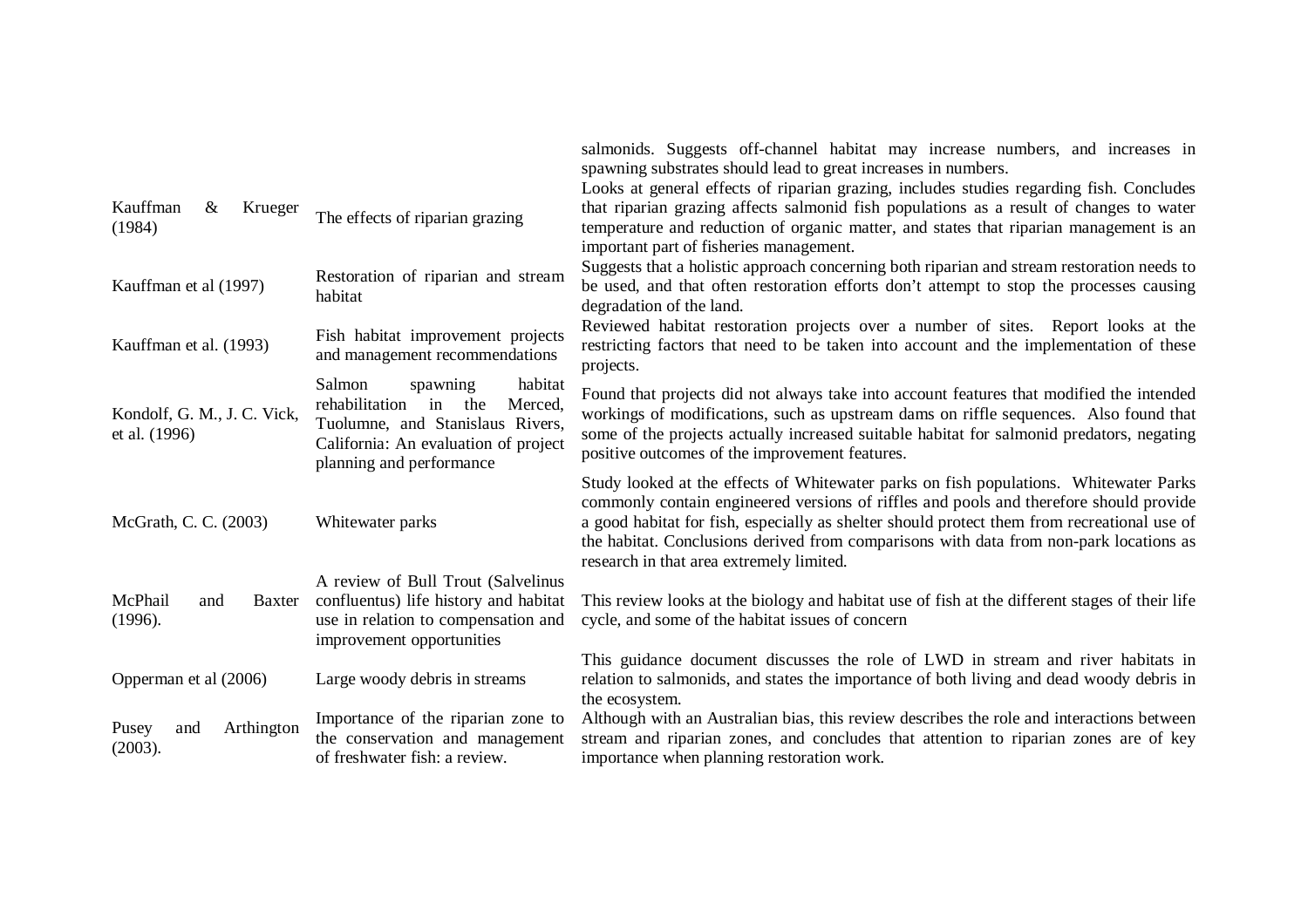| Roni et al (2002)                     | The effects of habitat improvement<br>studies.                                         | A review of habitat improvement studies. Concludes that little is known about the<br>effectiveness of in-stream habitat improvements.                                                                                                                                                                                                                                                                                                                                                       |
|---------------------------------------|----------------------------------------------------------------------------------------|---------------------------------------------------------------------------------------------------------------------------------------------------------------------------------------------------------------------------------------------------------------------------------------------------------------------------------------------------------------------------------------------------------------------------------------------------------------------------------------------|
| Roni et al (2005).                    | Habitat rehabilitation for freshwater<br>ecosystems.                                   | This review discusses the effectiveness of habitat improvement projects and translates the<br>findings into guidelines to help guide and improve future restoration and mitigation<br>attempts.                                                                                                                                                                                                                                                                                             |
| Rosenfeld (2003)                      | of fish habitat<br>The assessment<br>requirements.                                     | Looks at the different scales at which habitat assessment take place, and some of the<br>factors that affect these. States the need for clearly defined habitat requirements to be<br>understood to make habitat restoration and species management more effective. Review<br>discusses the importance of understanding the optimal habitat configurations for fish<br>species.                                                                                                             |
| Schmetterling<br>et<br>al.<br>(2001). | Effects<br>of<br>bank<br>riprap<br>reinforcement on stream salmonids                   | This review looks at the effects of using riprap to reinforce river and stream banks, and<br>find that although it may provide some benefits on stream banks that have been severely<br>degraded, the use of riprap goes against current restoration philosophy and impedes<br>future attempts to restore the stream reach. Concludes that riprap does not provide an<br>alternative to riparian cover and the benefits this offers to Salmonids, such as LWD,<br>undercut banks and cover. |
| Summers et al (1996)                  | Restoration<br>Riverine<br>of<br>Trout<br>Habitats                                     | This guidance manual describes the methods used for restoring riverine habitats,<br>specifically for trout species.                                                                                                                                                                                                                                                                                                                                                                         |
| Thompson $(2006)$                     | The pre-1980 use of instream<br>structures to improve streams and<br>fish populations. | This review looks at studies from pre-1980, which attempt to show the positive effects of<br>instream structures. The review finds that little evidence exists to show that instream<br>structures improve fish populations and concludes that their effectiveness to increase fish<br>populations should not be presumed. The author also notes that many of the studies are<br>confounded, as fishing pressures are not accounted for.                                                    |
| Ward & Ward (2004)                    | Hydroelectric<br>development<br>mitigation                                             | Looks at habitat restoration initiatives aimed at mitigating the effects of hydroelectric<br>operations within the Columbia River Basin.                                                                                                                                                                                                                                                                                                                                                    |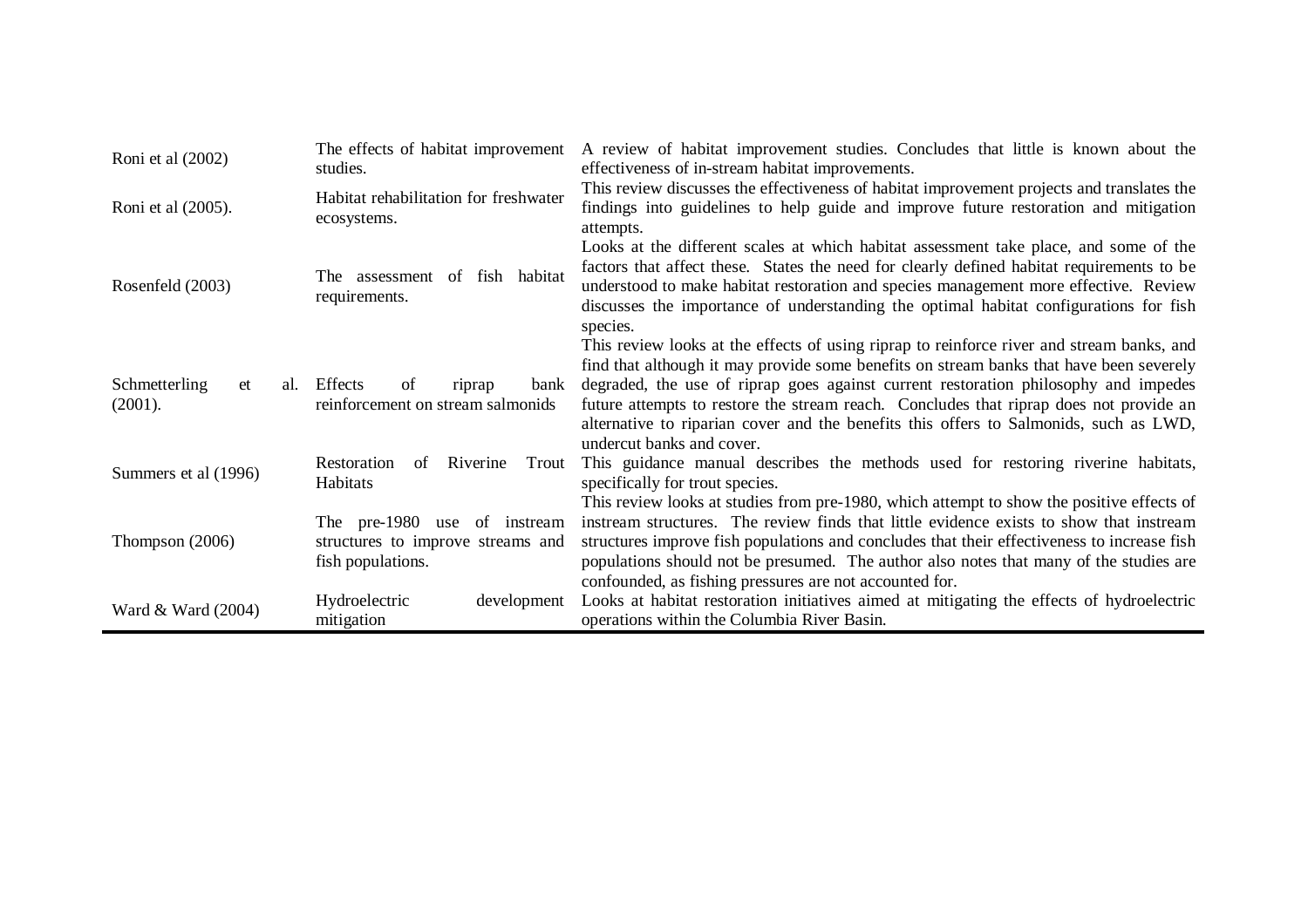## **PRIMARY STUDIES**

| Reference                         | <b>Subject</b>                | <b>Intervention</b>                                                               | Outcome                     | <b>Summary findings</b>                                                                                                                                                                                                                                                                                                                                                                                                                      | <b>Methodology</b>                                                                                                                                                                                                 |
|-----------------------------------|-------------------------------|-----------------------------------------------------------------------------------|-----------------------------|----------------------------------------------------------------------------------------------------------------------------------------------------------------------------------------------------------------------------------------------------------------------------------------------------------------------------------------------------------------------------------------------------------------------------------------------|--------------------------------------------------------------------------------------------------------------------------------------------------------------------------------------------------------------------|
| <b>Bank cover deflectors</b>      |                               |                                                                                   |                             |                                                                                                                                                                                                                                                                                                                                                                                                                                              |                                                                                                                                                                                                                    |
| Champoux et al $N/A$<br>(2003)    |                               | Bank-cover<br>deflectors                                                          | N/A                         | Concludes that the siting of bank cover deflectors<br>needs to be considered in relation to the different<br>geomorphic contexts encountered in river reaches<br>as effectiveness is dependent on other factors.                                                                                                                                                                                                                             | Looks at the long-term changes in river<br>morphology, and as a by-product, fish<br>habitat suitability,<br>before<br>and<br>after<br>installation of bank-cover deflectors.<br>Data<br>sets from 1963, 66 and 99. |
| <b>Bouldering</b>                 |                               |                                                                                   |                             |                                                                                                                                                                                                                                                                                                                                                                                                                                              |                                                                                                                                                                                                                    |
| Huusko<br>Yrjäna" (1997).         | <b>Brown Trout</b>            | Channel<br>modification and Habitat<br>boulder structure suitability<br>placement |                             | The effects of channel modification and boulder<br>structure placement using PHABSIM suggests that PHABSIM based on before and after field<br>increased diversity created conditions more likely to site data<br>sustain a larger trout population.<br>Looked at microhabitat preference of age-0 brown                                                                                                                                      |                                                                                                                                                                                                                    |
| Maki-Petays et al Brown<br>(2000) | Trout<br>and Grayling         | Heterogenous<br>substrate<br>flow level                                           | and Location                | trout and grayling in two artificial streambeds at<br>high and low flow. Found that trout spatial patterns<br>were different in flume types. Concludes that habitat preference in both an artificial<br>rehabilitation programmes should aim to provide a<br>broad range of microhabitats, and restoration aimed<br>at one particular species may not provide suitable<br>environmental conditions for other species in the<br>same habitat. | Laboratory conditions experiment of fish<br>channel and a "restored" channel, with<br>highly heterogenous substrate                                                                                                |
| Smith<br>et<br>(2005)             | al<br><b>Rainbow Trout</b>    | Prismatoidal<br>shapes<br>(producing)<br>turbulence)                              | Fish occupancy              | Paper concludes that the angular nature of instream Measured fish location and focal points in<br>devices could promote higher turbulence than<br>natural objects, meaning potentially reduced habitat flume.<br>occupancy by drift-feeding salmonids.                                                                                                                                                                                       | relation to flow turbulence in a laboratory                                                                                                                                                                        |
|                                   | Confounded – multiple factors |                                                                                   |                             |                                                                                                                                                                                                                                                                                                                                                                                                                                              |                                                                                                                                                                                                                    |
| <b>Binns</b> (1994)               | Trout                         | Habitat<br>management<br>riprap<br>improvement                                    | - Population<br>and density | Instream improvement structures were found to Triple-pass electrofishing using block nets<br>increase numbers of trout of different age classes at sampling sites. No variance measures are<br>over a long time period. The degraded habitat had presented for fish parameters.<br>been restocked prior to works. Wooden plunges established after treatment.                                                                                | Controls                                                                                                                                                                                                           |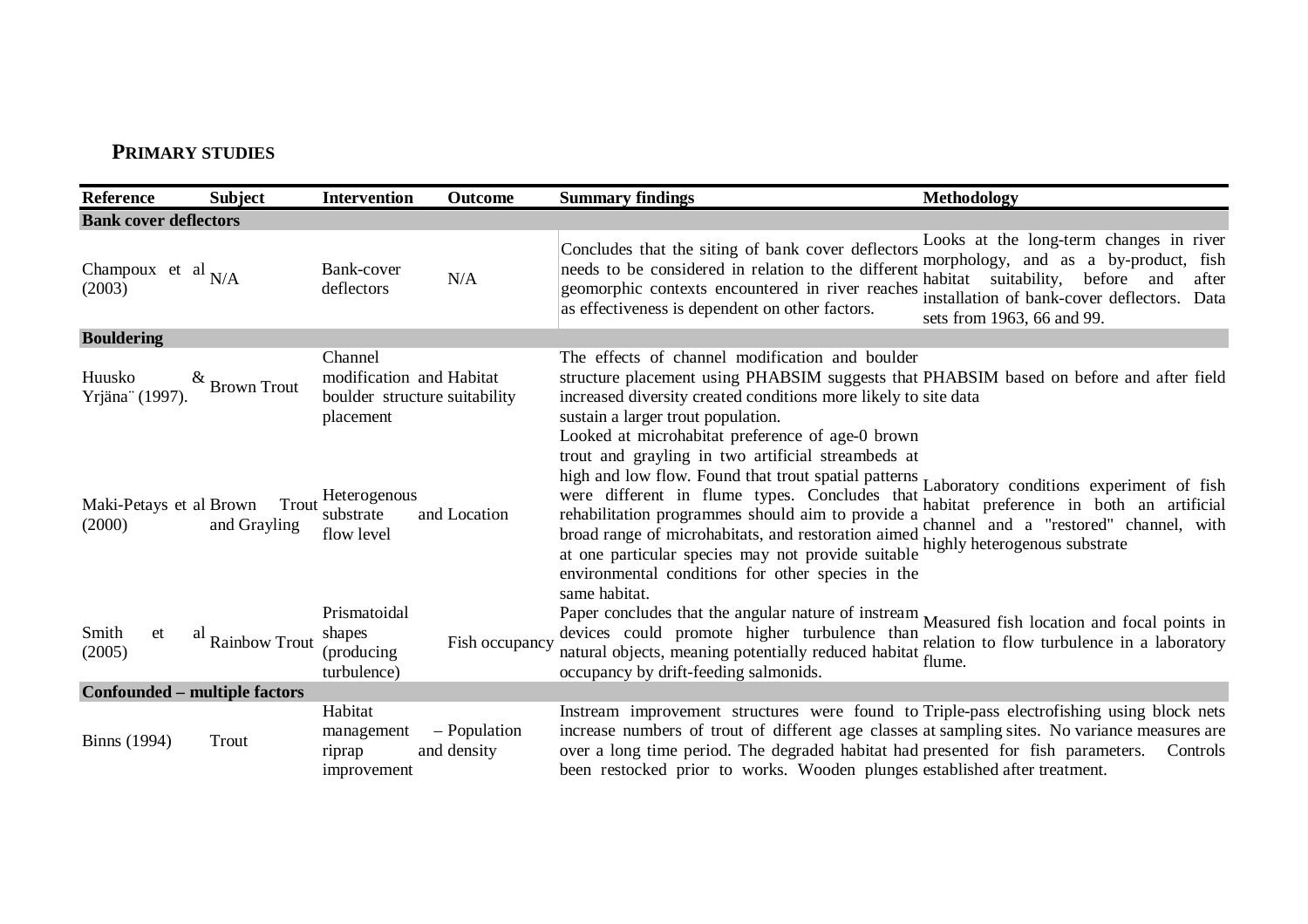|                              |                                                                | devices                                                                                                                                 | seemed to be easy to install and created good pool                                                                                                                                                                                                                                                                                                                                                                  |
|------------------------------|----------------------------------------------------------------|-----------------------------------------------------------------------------------------------------------------------------------------|---------------------------------------------------------------------------------------------------------------------------------------------------------------------------------------------------------------------------------------------------------------------------------------------------------------------------------------------------------------------------------------------------------------------|
|                              |                                                                |                                                                                                                                         | habitat.                                                                                                                                                                                                                                                                                                                                                                                                            |
| Connolly<br>Jezorek (2001)   | Steelhead<br>$\mathcal{R}_{\mathcal{L}}$<br>other<br>salmonids | and Different Habitat Biomass<br>sites-unclear<br>as<br>salmonids<br>to what                                                            | of Monitored fish abundance at a number of different<br>habitat sites but do not state which samples relate to Electrofishing and PIT-tagging<br>what habitat types                                                                                                                                                                                                                                                 |
| De Jong et al<br>(1997)      | Atlantic<br>salmon<br>brook trout                              | Boulder clusters, Salmonid<br>and v-dams and half-<br>density<br>log covers                                                             | Suggests that the restoration techniques were BACI with one control site. Multiple-pass<br>successful although success is not solely attributed electrofishing using<br>Population<br>nets.<br>to the devices.<br>estimates made using MICROFISH 3.0.                                                                                                                                                               |
| Environment<br>Agency (2003) | Salmon                                                         | Multiple-<br>Greater<br>fish<br>riparian,<br>water<br>pass,<br>an Action Plan are presented<br>quality                                  | fish Project to improve river habitat for salmonids Assessment and creel data assembled and<br>stocks through included much riparian restoration- costed actions assessed to decide what steps to take next to<br>restore the River Wye.                                                                                                                                                                            |
| Everest<br>et<br>(1986)      | <sup>2</sup><br>salmon<br>steelhead                            | Off-channel<br>Chinook, Coho ponds, instream Population and<br>and bouldering,<br>smolt<br>berms (v-dams) production<br>and LWD, gravel | Several interventions used in an attempt to improve<br>the habitat for salmonids in the river system, which Data provided in other papers covered by<br>was previously degraded and lacked suitable the search with longer time-spans<br>microhabitats for sheltering and smolting.                                                                                                                                 |
| Everest<br>et<br>(1985)      | a1<br>salmon<br>steelhead                                      | Off-channel<br>Chinook, Coho ponds, instream Population and<br>and bouldering,<br>smolt<br>berms (v-dams) production<br>and LWD, gravel | Several interventions used in an attempt to improve<br>the habitat for salmonids in the river system, which Data provided by other papers covered in<br>was previously degraded and lacked suitable the search with longer time-spans<br>microhabitats for sheltering and smolting.                                                                                                                                 |
| Goldberg<br>et al<br>(1995)  | Chinook<br>sockeye<br>salmon                                   | and Debris structures Microhabitat<br>channel<br>and<br>preference<br>modifications                                                     | Use of instream devices to mitigate effects of flow Snorkeller observations and electrofishing<br>alteration downstream of a hydroelectric dam surveys using stopnets around structures.<br>showed that fish preferred debris structures to Data not extracted as species figures<br>engineered instream structures and both over natural presented as percentages of total fish<br>(comparator) sites.<br>counted. |
| Hale (1969)                  | Trout                                                          | Habitat<br>Changes<br>improvement-<br>artificial<br>angling<br>and<br>deflectors<br>and standing crop<br>log shelters                   | Increase in fish abundance in treated sections after<br>$\text{in}$ !<br>improvement work in YOY and older trout. Angling Electrofishing of control and altered<br>catch rate (fish per man hour) increased in treated sections and angling creel data collected.<br>sections but decreased in the reference sections.                                                                                              |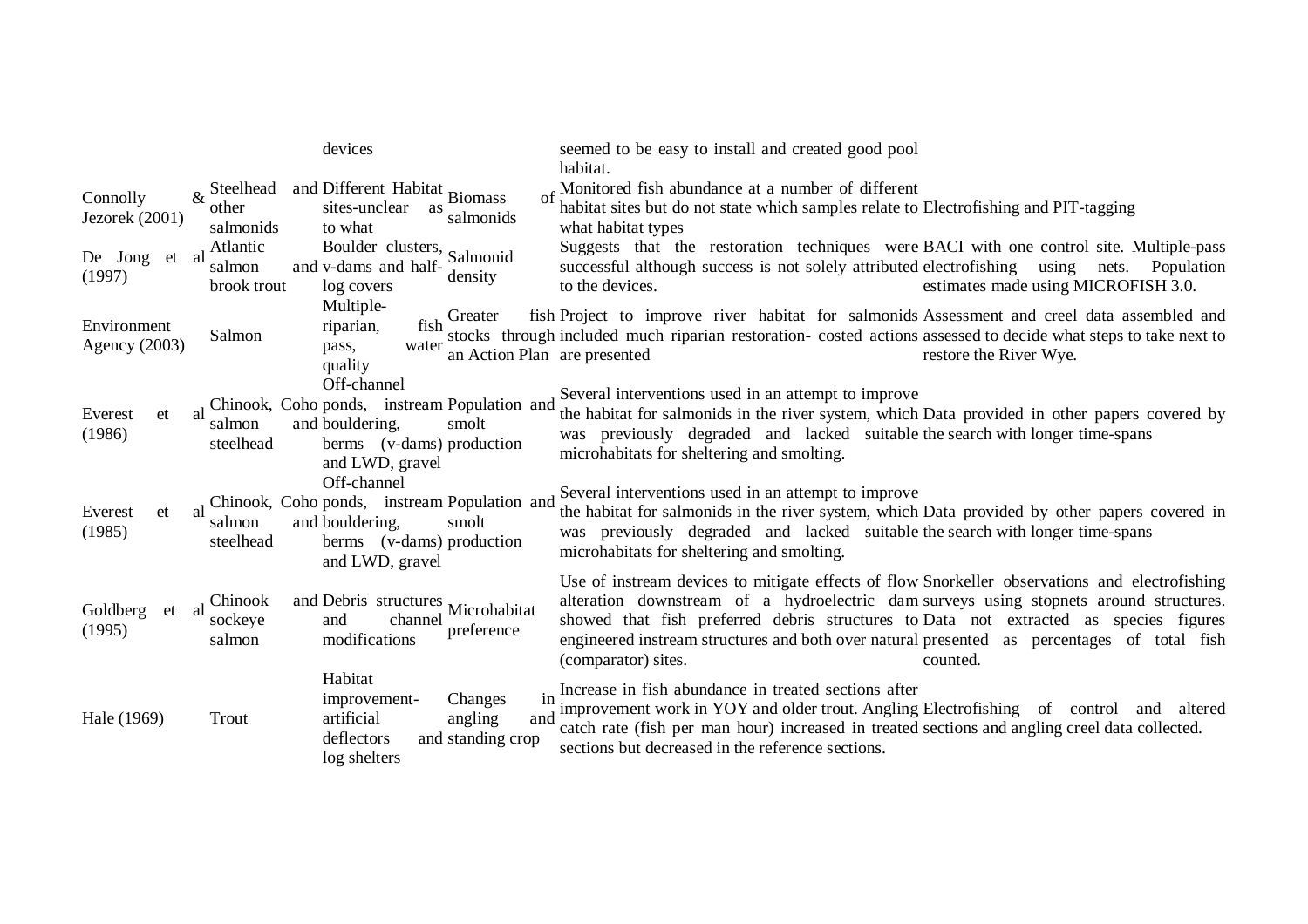| Hubert & Joyce Cutthroat<br>(2005) | $T_{\text{rout}}(Age-0)$            | Habitat<br>(artificially<br>created)                                | type Presence<br>trout    | Stream modified with artificial pools and riffles and<br>riparian (willow) planting is sampled for Cutthroat<br>Trout (age-0) at riffle, riffle margin, pool margin Field survey using electrofishing<br>and backwater. Stream margin habitats more<br>popular with trout than riffles.                                                                                                                                                                                                                                                                               |
|------------------------------------|-------------------------------------|---------------------------------------------------------------------|---------------------------|-----------------------------------------------------------------------------------------------------------------------------------------------------------------------------------------------------------------------------------------------------------------------------------------------------------------------------------------------------------------------------------------------------------------------------------------------------------------------------------------------------------------------------------------------------------------------|
| Hunt (1976a)                       | Trout                               | Stream<br>bank<br>covers<br>current-deflector production<br>devices | and Brook<br>trout        | Studies showed habitat was degraded and so major Semi-annual<br>electrofishing<br>surveys to<br>renovation was undertaken, leading to changed<br>measure the number of fish stock in the<br>morphology and an increase in fish numbers.<br>river. Data extracted from other papers by<br>Labour and equipment proved to be highly costly<br>author.<br>compared to the actual cost of the devices.                                                                                                                                                                    |
| Hunt (1969)                        | Trout<br>trout)                     | (Brook Bank covers and Increased<br>current deflectors production   |                           | Electrofishing to enable mark-recapture.<br>Increases in trout numbers attributed to higher<br>Multiple papers by author cover experiment<br>overwinter survival than recruitment or growth.<br>and so data extracted from another source.                                                                                                                                                                                                                                                                                                                            |
| Hunt (1976b)                       | Trout                               | Bank covers and Biomass,<br>current deflectors and number           | size                      | Paper shows that although increases were observed<br>during the first few years after installation of Electrofishing to enable mark-recapture.<br>devices, the greatest improvements in fish size and Multiple papers by author cover experiment<br>number became apparent after a longer time scale and so data extracted from another source.<br>(after the initial three years).                                                                                                                                                                                   |
| Keith et al (1991) Salmonids       |                                     | Riparian<br>and<br>instream cover                                   | Abundance                 | Findings showed that abundance decreased in all Instream cover removed from pools. Alder<br>stream sections, but at a greater rate in the closed brush bundles placed in sections and<br>canopy cover sections. In streams with and without overhead alder cover removed from some<br>instream cover, the only noticeable result reported sections. Some sections were stocked with<br>was greater abundance in Age-1 and older fish in fish to increase numbers. Electrofishing<br>streams with instream cover than without.<br>technique used for fish measurement. |
| Lacey $\&$<br>Millar<br>(2004)     | Salmonids-<br>Coho<br>and steelhead | Instream<br>salmon and rock groyne habitat<br>structures            | LWD Modelled<br>increases | fish Paper reports that modeling simulations suggest Use of 2D monitoring software (River2D)<br>greatest increase in the weighted useable area at<br>based on field survey data.<br>periods of high flow.                                                                                                                                                                                                                                                                                                                                                             |
| Lamouroux<br>and<br>Capra (2002).  | Fish                                | Habitat alteration                                                  | Modeled<br>outcomes.      | Simple predictions of instream habitat model<br>outputs for target fish populations- suggest they Use of habitat modeling software compared<br>should be used as part of the restoration planning to real site derived data.<br>process.                                                                                                                                                                                                                                                                                                                              |
| Mamorek et al Salmonids            |                                     | Multiple                                                            | Population                | Report on multiple watersheds which have had Data assembly and synthesis of projects                                                                                                                                                                                                                                                                                                                                                                                                                                                                                  |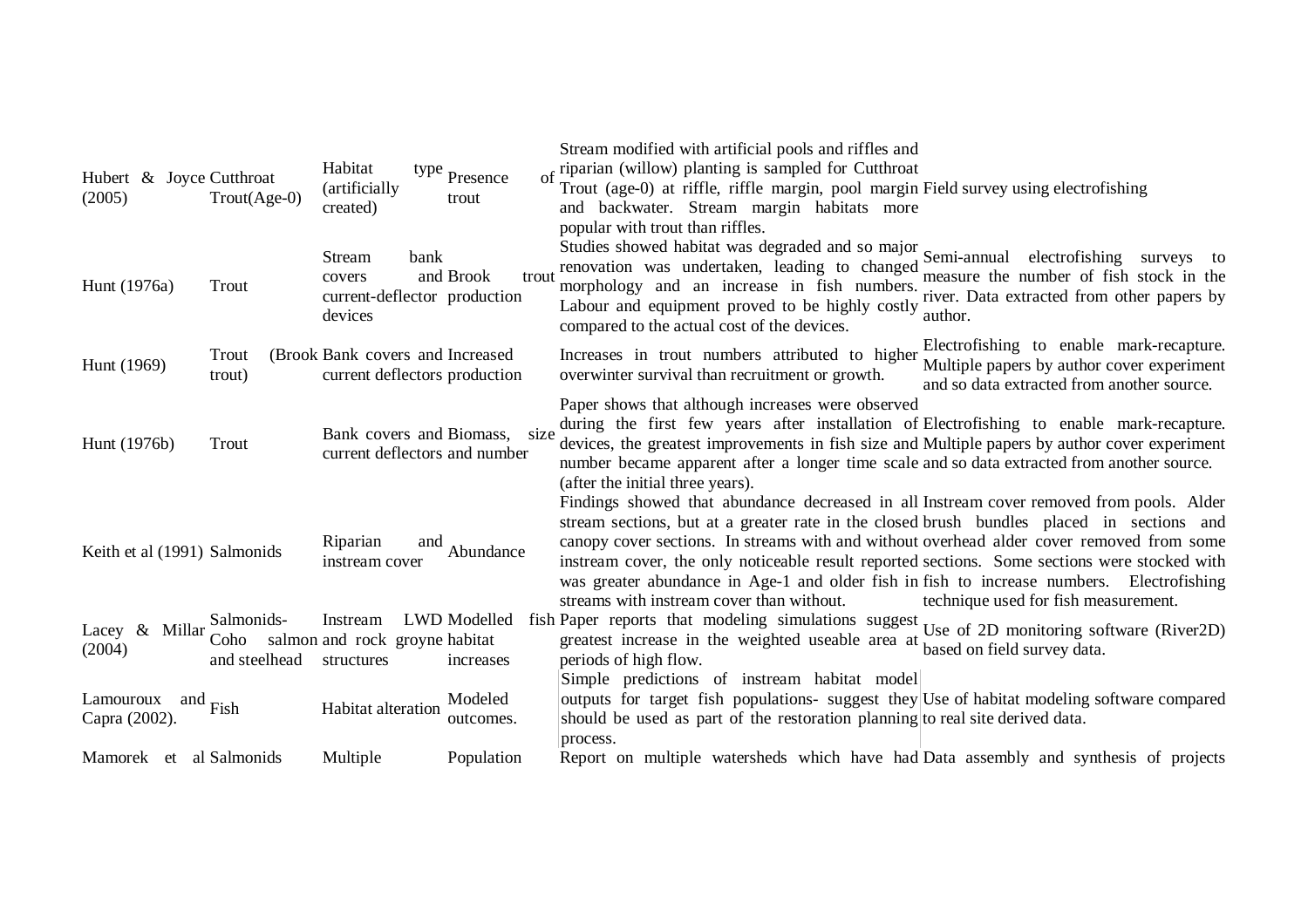| (2004)                                                                   |                                            |                                                                  | increase                     | restoration work carried out- Findings ask for more carried out in the region to evaluate their<br>and better information on projects; hypotheses and successes.<br>monitoring were lacking; data retrieval requires<br>significant effort; space & timing need more<br>thought in experiments; scale of studies and<br>comparative scale of inferences are not appropriate.<br>Looks at river enhancement in Ireland, including |                                                                                                                                                   |
|--------------------------------------------------------------------------|--------------------------------------------|------------------------------------------------------------------|------------------------------|----------------------------------------------------------------------------------------------------------------------------------------------------------------------------------------------------------------------------------------------------------------------------------------------------------------------------------------------------------------------------------------------------------------------------------|---------------------------------------------------------------------------------------------------------------------------------------------------|
| O'Grady (1995)                                                           | Salmonid<br>rivers                         | Enhancement<br>works                                             | Increased fish<br>production | cost-benefit factors and the importance of Reviews and discusses the costs and effects<br>monitoring. Concludes that instream and riparian- of a number of instream enhancement<br>pruning methods are more effective than stocking or projects<br>smolt ranching.                                                                                                                                                               |                                                                                                                                                   |
| Shields<br>et<br>(1998)                                                  | Fish-<br>cyprinids<br>and<br>centrarchids. | mainly Addition of spurs<br>included willow habitat.<br>planting |                              | Found that the addition of the spurs to the stone toe Stone spurs added to toe and willow planted<br>created different habitat features that may be of<br>to stone toe- also Fish and fish preference to different fish species than the straight<br>run sections present before- fish populations<br>reflected this but in part was confounded by beaver<br>dams.                                                               | Physical<br>on opposite<br>bank.<br>habitat<br>characteristics and fish types and numbers<br>monitored. Beaver dams affected fish<br>populations. |
| <b>Summers</b><br>$et$ al Trout<br>(1996)                                |                                            | Rehabilitation                                                   | Restoration<br>populations   | of Guidance manual on restoring rivers for trout<br>populations. Discusses limitations of knowledge.                                                                                                                                                                                                                                                                                                                             | Contains further reading at each section on<br>each type of habitat alteration intervention<br>although no useable data                           |
| Swales & O'Hara Dace, chub and current deflectors distribution<br>(1983) | other species                              | Low<br>artificial<br>and<br>cover structures                     | dams, Fish<br>and abundance  | Paper found that fish populations increased after<br>habitat improvement had taken place, but also that<br>fish relocation had occurred, with large densities of<br>fish being found around the improvement<br>structures, especially the artificial cover devices and<br>the pools associated with the low dams.                                                                                                                | Boat electrofished using stopnets for each<br>study section before and after the devices<br>were installed.                                       |
| Tarzwell (1938)                                                          | Trout                                      | Instream<br>devices- unclear creel counts                        | Fish yield and               | Stream improvement devices increase the food<br>production, and the growth rate and number of trout<br>compared to an unimproved stream.                                                                                                                                                                                                                                                                                         | Several studies carried out including<br>invertebrates and creel counts but stocking<br>had taken place in control reach at different<br>levels.  |
| Thompson (2002)                                                          | Channel<br>Morphology                      | Instream Habitat Long<br>improvement                             | changes                      | term Paper found over a long term many instream Fieldwork involved site histories and<br>in structures had lead to levels of unintended bank measurement of 40 instream structures.                                                                                                                                                                                                                                              |                                                                                                                                                   |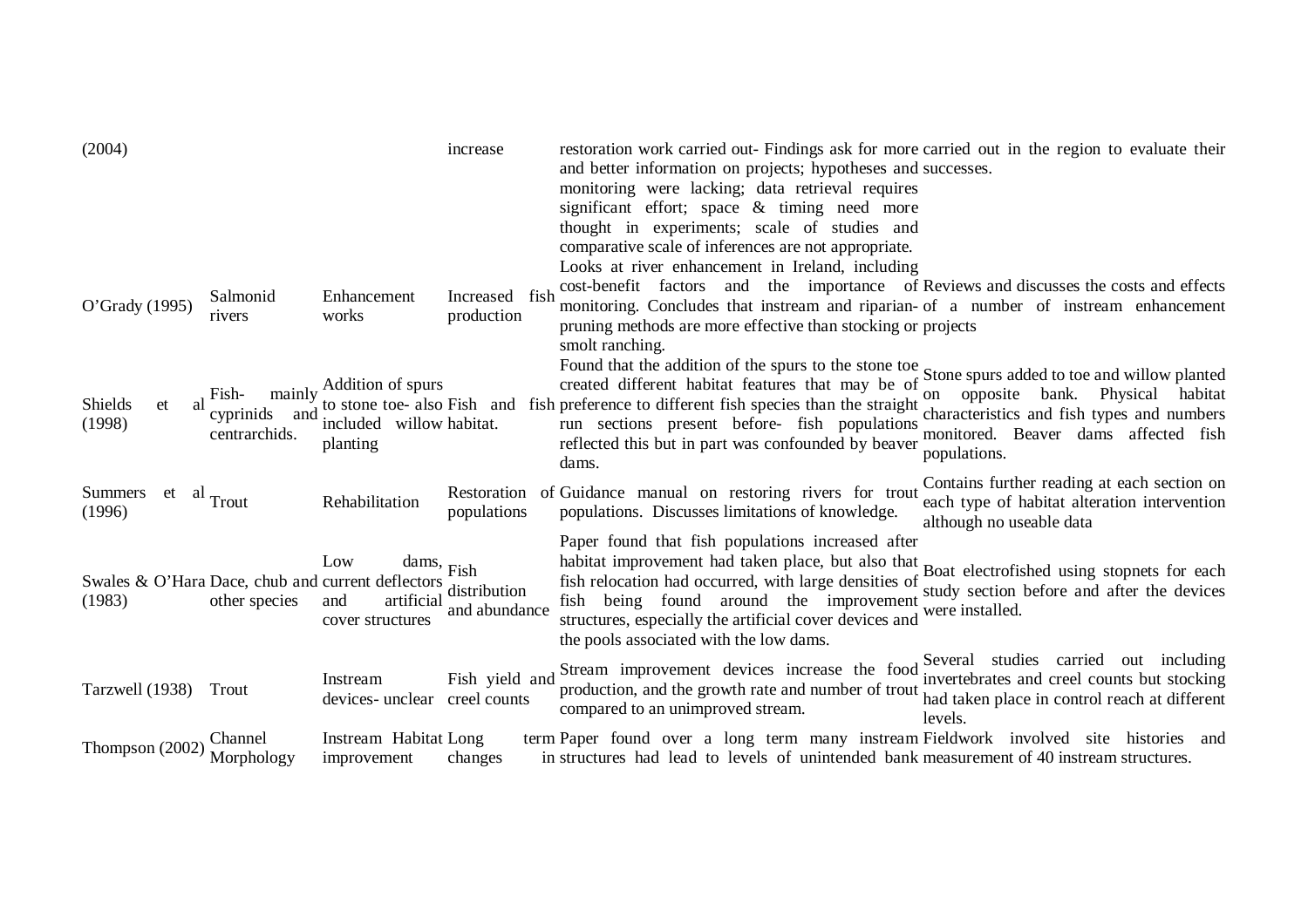|                                 |    |                 |                                          | structures                                                                                  | morphology<br>and<br>environment   | erosion and a loss of riparian vegetation and<br>overhead cover in modified reaches.                                                                                                                                                                                                                                                                                                                                                                  |                                                                                                                                                           |
|---------------------------------|----|-----------------|------------------------------------------|---------------------------------------------------------------------------------------------|------------------------------------|-------------------------------------------------------------------------------------------------------------------------------------------------------------------------------------------------------------------------------------------------------------------------------------------------------------------------------------------------------------------------------------------------------------------------------------------------------|-----------------------------------------------------------------------------------------------------------------------------------------------------------|
| Vehanen<br>(2003)               | et | Grayling<br>-al | (Thymallus<br><i>thymallus</i> )         | Constructed<br>islands,<br>reefs,<br>and cobble and<br>boulder<br>structures                | Habitat<br>preference              | Paper reported the importance of awareness of other<br>factors operating on a river system that has been 2D hydraulic modeling used on data from<br>identified for restoration, as these may impact on echo sounder, Doppler device, tachometer<br>any improvement attempts. High fishing pressures, and scuba surveys. Tagged grayling were<br>and underlying issues such as nutrient load are two monitored and tracked.<br>such factors mentioned. |                                                                                                                                                           |
| Wu et al. (2000).               |    | Trout           | Steelhead                                | Bank<br>Stream<br>Improvements<br>(Vegetation)<br>Stability Index)                          | Abundance                          | Looks at the economic effects of stream restoration<br>projects in Oregon but also includes some data from Data sets used from other studies.<br>case studies regarding vegetation cover and fish Data sets used from other studies.<br>numbers.                                                                                                                                                                                                      |                                                                                                                                                           |
| Yrjana<br>(2002)                | et | al<br>Salmon    |                                          | Confounded<br>habitat changes<br>& stocking                                                 | Density of wild<br>salmon fry      | Stocking and wild fry densities in modified river Field surveys using electrofishing; catch<br>channels undergoing restoration have limited data<br>success, wider work needs to be undertaken                                                                                                                                                                                                                                                        |                                                                                                                                                           |
| Yrjana<br>(2002)                | et | al<br>Salmon    |                                          | Spawning,<br>habitat & nursery $_{\text{Increase}}$<br>improvement<br>measures<br>fishways. | and populations                    | Despite a number of measures to improve habitat Rod catch data, electrofishing for parr,<br>and increase numbers, recovery of salmon numbers<br>appears to be slow. Concludes that instream<br>restoration and stocking are not enough, and wider<br>schemes such as integrated river management are<br>needed to increase salmon numbers.                                                                                                            | smolt trapping and mark recapture have<br>to measure fish numbers<br>been used<br>following habitat enhancement-<br>rivers<br>stocked heavily throughout. |
| <b>Flow modification</b>        |    |                 |                                          |                                                                                             |                                    |                                                                                                                                                                                                                                                                                                                                                                                                                                                       |                                                                                                                                                           |
| Biggs et al (1998)              |    | and<br>ates     | Macrophytes<br>aquatic<br>macroinvertebr | River<br>restoration<br>remeandering                                                        | channel Species                    | Plant species showed recolonisation to at least pre-BACI<br>works levels during the survey time, whereas<br>e.g. richness, rarity macroinvertebrates took longer to<br>recover.<br>and abundance Abundance increased but species richness was<br>slower to recover.                                                                                                                                                                                   | design<br>with<br>upstream<br>control<br>Macroinvertebrates<br>sections.<br>surveyed<br>using kick and sweep sampling or core<br>sampling.                |
| Booker & Dunbar Chub,<br>(2004) |    | and dace        | roach                                    | Channel<br>modification-<br>straightening                                                   | Modelled<br>habitat<br>suitability | Models channelled urban rivers to measure impact PHABSIM used based on data from two<br>of channelling on available habitat.                                                                                                                                                                                                                                                                                                                          | study sites using degrees of modification                                                                                                                 |
| Capra                           | et |                 | al Brown trout                           | Natural                                                                                     |                                    | and Fish abundance Software to predict trout populations in streams EVHA and MODYPOP modeling software                                                                                                                                                                                                                                                                                                                                                |                                                                                                                                                           |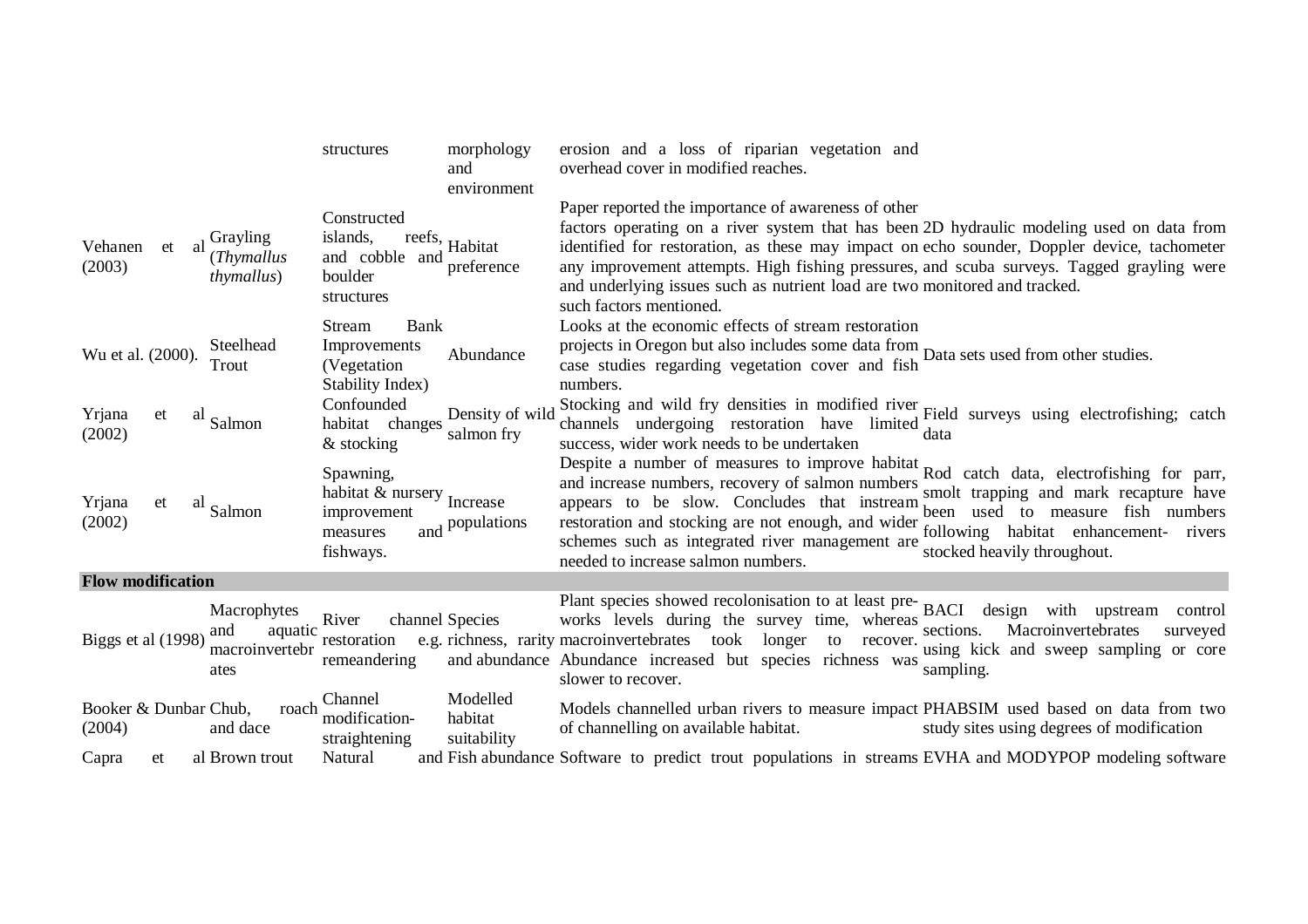| (2003)                         |    |                                   | bypassed stream<br>reaches                                            |                                               | suggests discharge fluctuations effect populations used, compared with electrofishing data<br>positively as ease effects of high discharge                                                                                                                                                                                                                             |
|--------------------------------|----|-----------------------------------|-----------------------------------------------------------------------|-----------------------------------------------|------------------------------------------------------------------------------------------------------------------------------------------------------------------------------------------------------------------------------------------------------------------------------------------------------------------------------------------------------------------------|
| Connor<br>(2003)               | et | al. Chinook<br>salmon             | Summer<br>augmentation                                                | flow Survival                                 | Measure survival of tagged salmon in a flow<br>augmented river but control is hypothetical model- Field sampling and PIT-tagging but using a<br>predicts summer flow augmentation enhances modelled control<br>survival                                                                                                                                                |
| Connor & Pflug<br>(2004)       |    | Salmon – Pink,<br>Chum<br>Chinook | and Water flow                                                        | Distribution<br>density<br>and<br>(abundance) | Measure abundance and spatial distribution of Field study for flow retrieval, fish data salmon in three reaches before and after flow serviced from WDEW and aggregated for<br>acquired from WDFW and compared for<br>management measures- suggests salmon numbers we hefore and after<br>improved after implementation.                                               |
| Covington<br>Hubert (2003)     |    | $\alpha$ Brown Trout              | Summer flows                                                          | Abundance and<br>biomass                      | Measure trout abundance at sites with natural flow<br>Measure trout abundance at sites with natural flow<br>Sites surveyed, fish abundance estimated<br>and "less than natural" flow, suggestion higher and Sucs surveyor, then we want<br>lower numbers and biomass of trout respectively.                                                                            |
| (2004)                         |    | Hagen & Baxter Rainbow Trout      | Habitat types and Population size<br>channelisation                   |                                               | Investigate habitat use and abundance of trout in<br>watershed system using radio telemetry-showed Radio telemetry of angled catches and diver<br>fish preferred deeper pools in low flow and didn't counts<br>like channelised sections.                                                                                                                              |
|                                |    | Jutila et al (2001) Brown Trout   | Instream<br>and<br>catchment<br>characteristics in<br>dredged streams | Density                                       | Study of rivers with both dredged and non-dredged<br>Field surveys using electrofishing at control<br>sample sites to assess abundance of trout, shows<br>and treated sites<br>trout prefer the more complex habitats and pools                                                                                                                                        |
| Oscoz<br>(2005)                | et | a<br>Fish - various               | Channelisation                                                        | density<br>Fish<br>and biomass                | The effects of channeling a stretch of river during<br>highway construction on fish populations upstream, Field sampling using electrofishing with<br>downstream and in the channeled section. There same waves were downstream and in the channeled section.<br>Compares channeled with natural, and finds lower<br>density and biomass of fish in modified sections. |
| <b>Habitat characteristics</b> |    |                                   |                                                                       |                                               |                                                                                                                                                                                                                                                                                                                                                                        |
| <b>Bryant</b><br>(2005)        | et | al Anadromous<br>salmonids        | Habitat variables                                                     | Population<br>estimates                       | Monitoring aquatic habitat for salmonids can give Used statistical models to calculate fish<br>good estimates of population.<br>Relationships Cool buttons.<br>between habitat features are not always clear but populations and compare multiple sites.<br>can be demonstrated with pools and LWD.                                                                    |
| Franco & Budy Trout            |    |                                   | and Biotic                                                            | and Distribution,                             | Looks at trout and salmon populations along a river Field sampling using<br>electrofishing,                                                                                                                                                                                                                                                                            |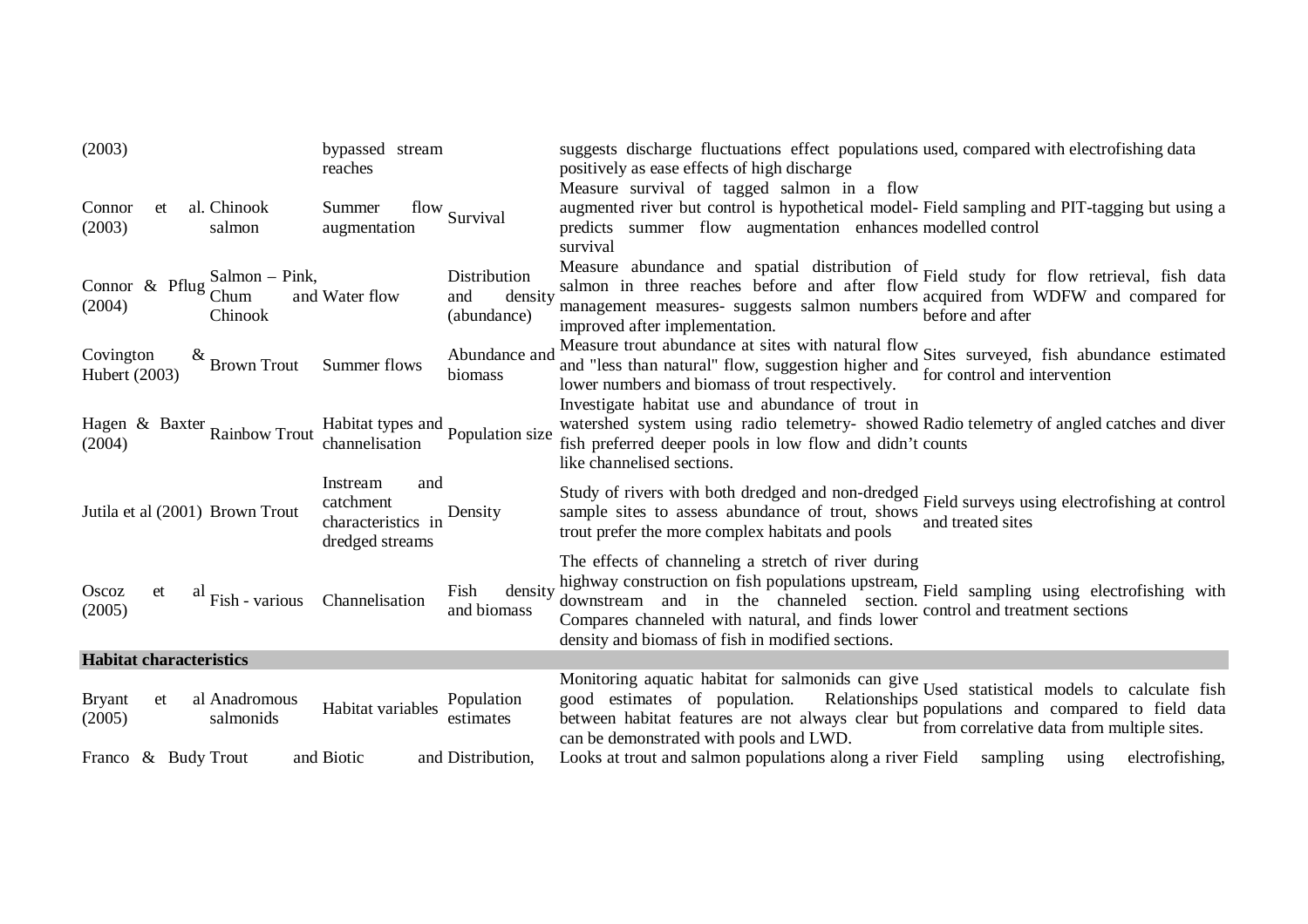| (2005)                                  | salmon                      | abiotic                             |                                            | habitat abundance and in relation to biotic and abiotic factors inc substrate dissection                                                                                                                                                                                                                                                                                |                                                                                                                                      |
|-----------------------------------------|-----------------------------|-------------------------------------|--------------------------------------------|-------------------------------------------------------------------------------------------------------------------------------------------------------------------------------------------------------------------------------------------------------------------------------------------------------------------------------------------------------------------------|--------------------------------------------------------------------------------------------------------------------------------------|
|                                         |                             | components                          | condition                                  | size                                                                                                                                                                                                                                                                                                                                                                    |                                                                                                                                      |
| Legalle<br>et<br>(2005).                | al. Bullhead                | Microhabitat<br>features            | Weighted<br>useable<br>area<br>predictions | Compares stretches of reach with differing habitat Field sampling using electrofishing<br>characteristics with Bullhead distribution                                                                                                                                                                                                                                    |                                                                                                                                      |
| Legalle<br>al.<br>et<br>(2005)          | <b>Bullhead</b>             | Stream<br>slope<br>and<br>substrate | width, Population<br>density               | Compares stretches of a river with differing habitat Field sampling using electrofishing<br>characteristics with Bullhead distribution                                                                                                                                                                                                                                  |                                                                                                                                      |
| Rich et al (2003) Bull Trout            |                             | habitat Fish<br>Local<br>features   | occurrence                                 | Bull trout were positively associated with presence<br>of LWD and channel width, other associations<br>detailed too.<br>occurrence.                                                                                                                                                                                                                                     | Correlative data compiled on habitat<br>conditions of 112 streams, which were<br>single-pass electrofished to assess fish            |
| Roni (2002)                             | Oncorhynchus Habitat<br>sp. | charicteristics                     | Fish                                       | Greater numbers of often larger fish were found in Correlative study of 30 streams comparing<br>density, pools compared with riffles. Suggests reach or habitat variables with fish and salamander<br>size and weight watershed scale characteristics are better predictors densities<br>using<br>of fish density than microhabitat characteristics.<br>electrofishing. | multiple-removal                                                                                                                     |
| Sharma<br>Hilborn (2001)                | $\frac{\&}{}$ Coho salmon   | Watershed<br>characteristics        | Smolt<br>abundance                         | Study reports that pool and pond densities in<br>streams act as an indicator of smolts and<br>productivity.<br>count studies.                                                                                                                                                                                                                                           | Correlative study comparing watershed<br>characteristics at different sites in relation<br>to smolt abundance, ascertained from fish |
| Land management & catchment scale works |                             |                                     |                                            |                                                                                                                                                                                                                                                                                                                                                                         |                                                                                                                                      |
| Erman<br>Mahoney (1983) invertebrates   | & Macro-                    | buffer<br>Logging<br>strips         | Macro-<br>invertebrate<br>diversity        | Study observed a positive association between<br>buffer width and macro-invertebrate diversity. Water was sampled, river characteristics<br>Concludes that narrow buffers are no more were recorded and macro invertebrate<br>effective than rivers without buffer strips in the diversity measured using Surber sampling.<br>recovery of logged ecosystems.            |                                                                                                                                      |
| Knapp<br>et<br>al<br>(1998)             | Golden Trout                | River width and<br>bank vegetation  | Age- $0$<br>and<br>density                 | Compares stream morphology on trout spawning at<br>trout both narrow, vegetated sites and grazed wider<br>Field survey using electrofishing on narrow<br>redd reaches- grazed areas had higher densities of<br>and grazed river sections<br>smaller fish, and spawning habitat was the limiting<br>factor.                                                              |                                                                                                                                      |
| Koed et al (2006) Atlantic              |                             | Dyke                                | removal mortality                          | Restoration works caused development of a lake Tagging<br>and                                                                                                                                                                                                                                                                                                           | individuals,<br>tracking                                                                                                             |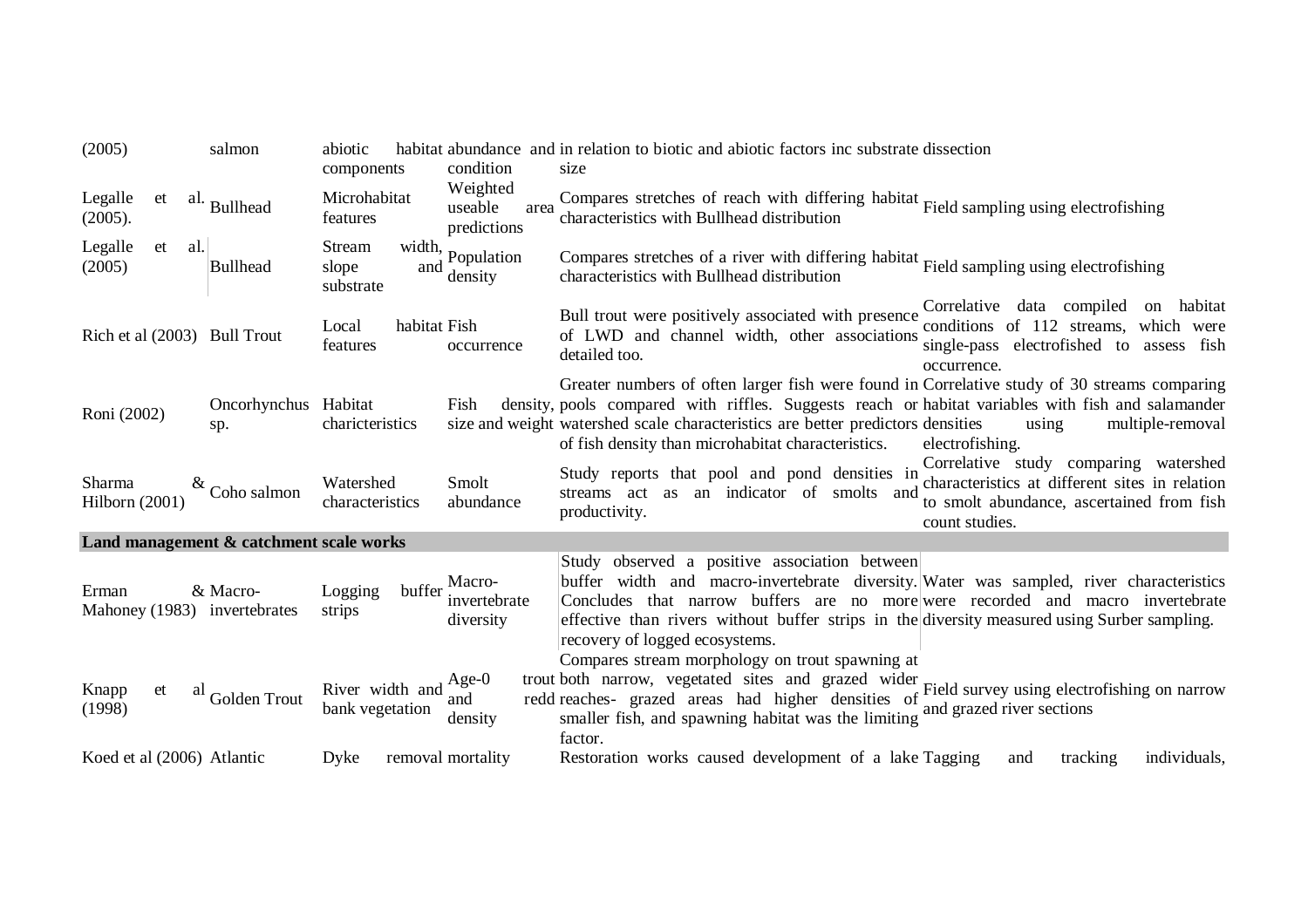|                                        | salmon<br>brown trout                          | and and<br>re-<br>meandering                         |                                                         | which led to increased threat of predation for electrofishing for smolts suspected of being<br>migratory fish.<br>predated.                                                                                                                                                                                                                                                                                                   |
|----------------------------------------|------------------------------------------------|------------------------------------------------------|---------------------------------------------------------|-------------------------------------------------------------------------------------------------------------------------------------------------------------------------------------------------------------------------------------------------------------------------------------------------------------------------------------------------------------------------------------------------------------------------------|
| Opperman<br>Merenlender<br>(2004)      | &<br>Steelhead                                 | Riparian<br>restoration                              | habitat                                                 | Riparian restoration and use of exclusion<br>Paper finds that, when compared to in-stream represent reaches- changes in<br>Improved fish devices, riparian restoration produces more habitat compared with those in control<br>comprehensive and sustainable benefits, as well as<br>reaches. Compares cost and performance of<br>being more cost-effective.<br>in-stream v riparian restoration.                             |
| Rieman<br>et<br>(2001)                 | al<br>Salmonids                                | Federal<br>land<br>management<br>alternatives        | Predicted<br>and<br>status<br>distribution<br>salmonids | Findings from this study suggest that an active but<br>cautious management plan would yield the best Used Bayesian Belief Networks to estimate<br>of results, with an aggressive scheme providing the effects of different management schemes on<br>worst results, and the status quo falling somewhere salmonid populations over 100 years.<br>in the middle.<br>Brook Trout habitat preferences at sites that have          |
| VanDusen et al. Brook Trout<br>(2005). |                                                | Logging                                              | Density<br>biomass                                      | and been subjected to logging shows recently logged Field survey using electrofishing<br>areas have smaller populations than areas logged<br>previously.                                                                                                                                                                                                                                                                      |
| <b>Log Jams</b>                        |                                                |                                                      |                                                         |                                                                                                                                                                                                                                                                                                                                                                                                                               |
| Pess et al $(2005)$                    | Salmonids                                      | Engineered<br>jams                                   | $\log$ Fish density                                     | Engineered log jams appear to increase number of Control and treatment data collected, some<br>juvenile salmonids and provide preferential habitat before data available. Fish counts using<br>compared with control sites.<br>snorkel lanes.                                                                                                                                                                                 |
| <b>Revetments</b>                      |                                                |                                                      |                                                         |                                                                                                                                                                                                                                                                                                                                                                                                                               |
| $O'$ Grady<br>et<br>(2002)             | al Salmon<br>trout                             | Log<br>bank<br>and revetment<br>minor<br>debraiding) | (and Fish density                                       | Log bank revetments were used along a degraded<br>Irish river. Results indicate altered channel Electrofishing data used to<br>measure<br>and the beginnings of plant abundance. Not all sections monitored over<br>morphology<br>recolonisation. Increases of fish stocks were same time period. Insufficient<br>data<br>reported for the modified reaches compared to presented for robust extraction.<br>control sections. |
| <b>Riffles</b>                         |                                                |                                                      |                                                         |                                                                                                                                                                                                                                                                                                                                                                                                                               |
| Gore et al (1998)                      | Benthic (macro<br>invertebrate)<br>communities | Artificial riffles                                   | Habitat<br>suitability                                  | Model effects of two artificial riffles put into a<br>stream using PHABSIM, focuses on the benthic PHABSIM habitat simulation<br>macro invertebrate populations suitable habitat                                                                                                                                                                                                                                              |
| <b>Weirs</b>                           |                                                |                                                      |                                                         |                                                                                                                                                                                                                                                                                                                                                                                                                               |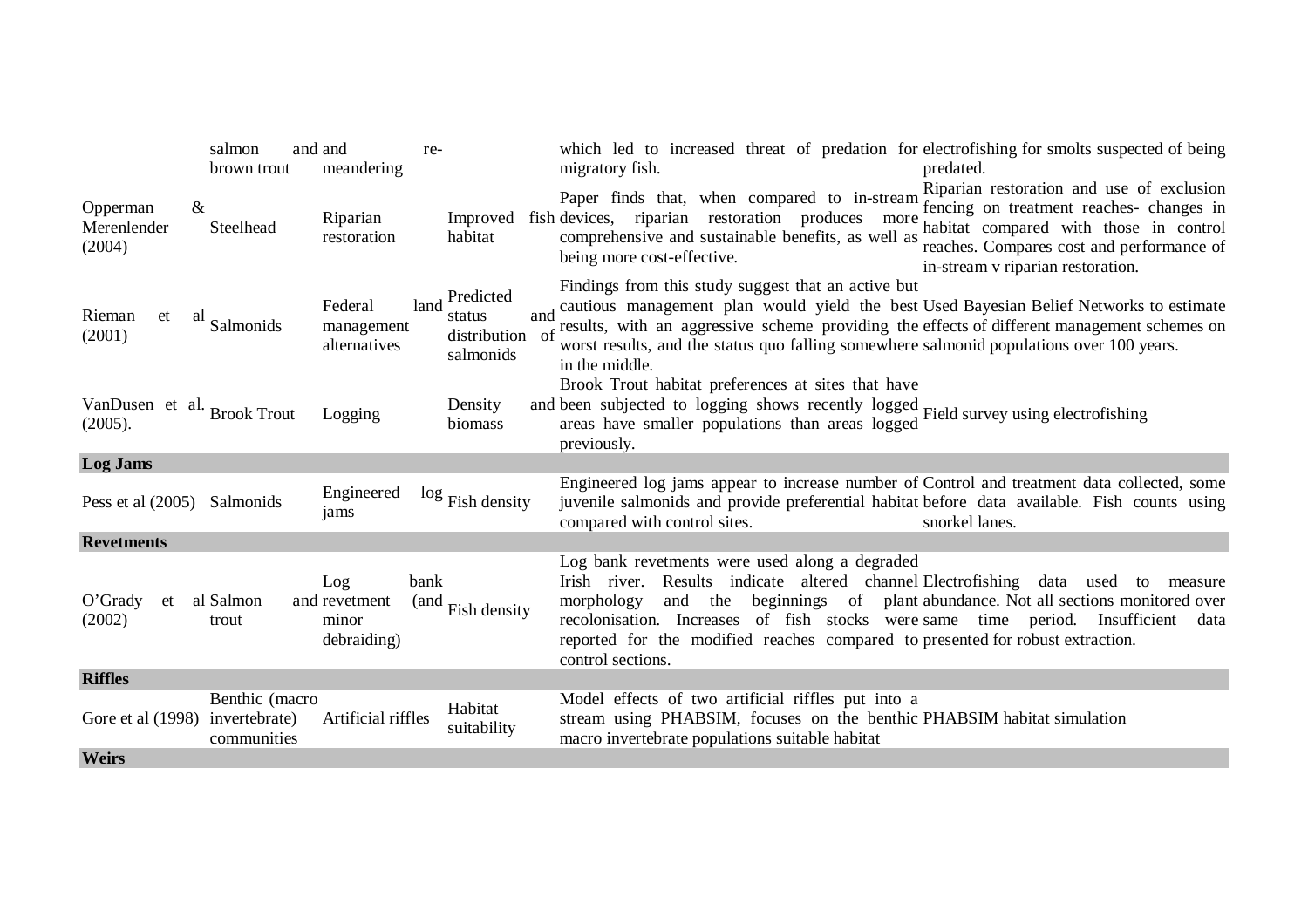| Gowan (1995)                             | Trout                                                | Low log weirs                                           | Population                                | Found that abundance and biomass of adult fishes Used mark-recapture to look at trout<br>increased, but believed to be due to immigration responses to low log weirs. Data not<br>rather than population increase.                                                                                        | extracted as thesis abstract only obtained.                                                                                                                          |
|------------------------------------------|------------------------------------------------------|---------------------------------------------------------|-------------------------------------------|-----------------------------------------------------------------------------------------------------------------------------------------------------------------------------------------------------------------------------------------------------------------------------------------------------------|----------------------------------------------------------------------------------------------------------------------------------------------------------------------|
| <b>Woody Debris</b>                      |                                                      |                                                         |                                           |                                                                                                                                                                                                                                                                                                           |                                                                                                                                                                      |
| Bilby & Fransen Steelhead<br>(1992)      | inc<br>Fish<br>dace                                  | and LWD                                                 | Fish density                              | Addition of LWD increased pool area in treatment Methodology not presented. Data gathered<br>sections. Fish numbers were found to increase at all at three sites, one with added LWD, and<br>sites. Dace increased most in the enhanced reach two without. Of the two without, one had<br>containing LWD. | canopy cover and the other did not.                                                                                                                                  |
| <b>Brooks</b><br>et<br>al<br>(2004)      | Fish-<br>Australian<br>species                       | <b>Woody Debris</b>                                     | Fish<br>abundance,<br>species<br>richness | Engineered logjams appear to improve species BACI field surveys using electrofishing<br>richness and abundance in Australian fish species.                                                                                                                                                                |                                                                                                                                                                      |
|                                          |                                                      | Flow<br>(pulsed)                                        |                                           | Looks at effects of high and low flow on Brown                                                                                                                                                                                                                                                            |                                                                                                                                                                      |
| Bunt et al (1999) Brown Trout            |                                                      | discharge),<br>woody debris $\&$ Fish movement<br>pools |                                           | Trout populations by measuring fish movements to 2D modeling of available habitat, fish<br>show microhabitat preference- pools and LWD radio-tagging<br>most popular.                                                                                                                                     |                                                                                                                                                                      |
| Coulston<br>$\propto$<br>Maughan (1983)  | Salmonids                                            | of<br>Removal<br>natural<br>debris                      |                                           | Looking at the effects of removal on trout BACI experimental<br>woody Trout numbers populations, so the habitat restoration in this restoration<br>example is removal of woody debris                                                                                                                     | design<br>whereby<br>is<br>LWD<br>removal<br>of<br>(degradation)<br>Naturally occurring LWD was removed                                                              |
| Fausch<br>Northcote (1992)               | salmon<br>$\&$ Coho<br>and<br>cutthroat LWD<br>trout |                                                         | <b>Biomass</b>                            | Individual and overall fish biomass was greater in compared with reaches where LWD had not<br>the complex sections that contained LWD than been removed. Not included for meta-<br>those where the LWD had been removed.                                                                                  | from sections of a stream and these were<br>analysis as LWD removal was a form of<br>habitat degradation and so is not the same<br>as addition or natural variation. |
| Gore & Hamilton macroinvertebr<br>(1996) | trout & benthic<br>potential<br>ate<br>habitat       | weirs                                                   | increase<br>potential<br>habitat          | in Models effects of weirs in variable flow conditions Comparison of PHABSIM and published<br>on fish (trout) and benthic macroinvertebrate<br>populations.                                                                                                                                               | data on a comparable water body.                                                                                                                                     |
| <b>Harvey</b> (1998)                     | Cutthroat trout                                      | Naturally<br>occurring LWD                              | immigration                               | Retention and Measuring pairs of complex and simple ponds Multiple pass electrofishing used to collect<br>(complex ponds containing naturally occurring fish, which were injected with a PIT tag                                                                                                          |                                                                                                                                                                      |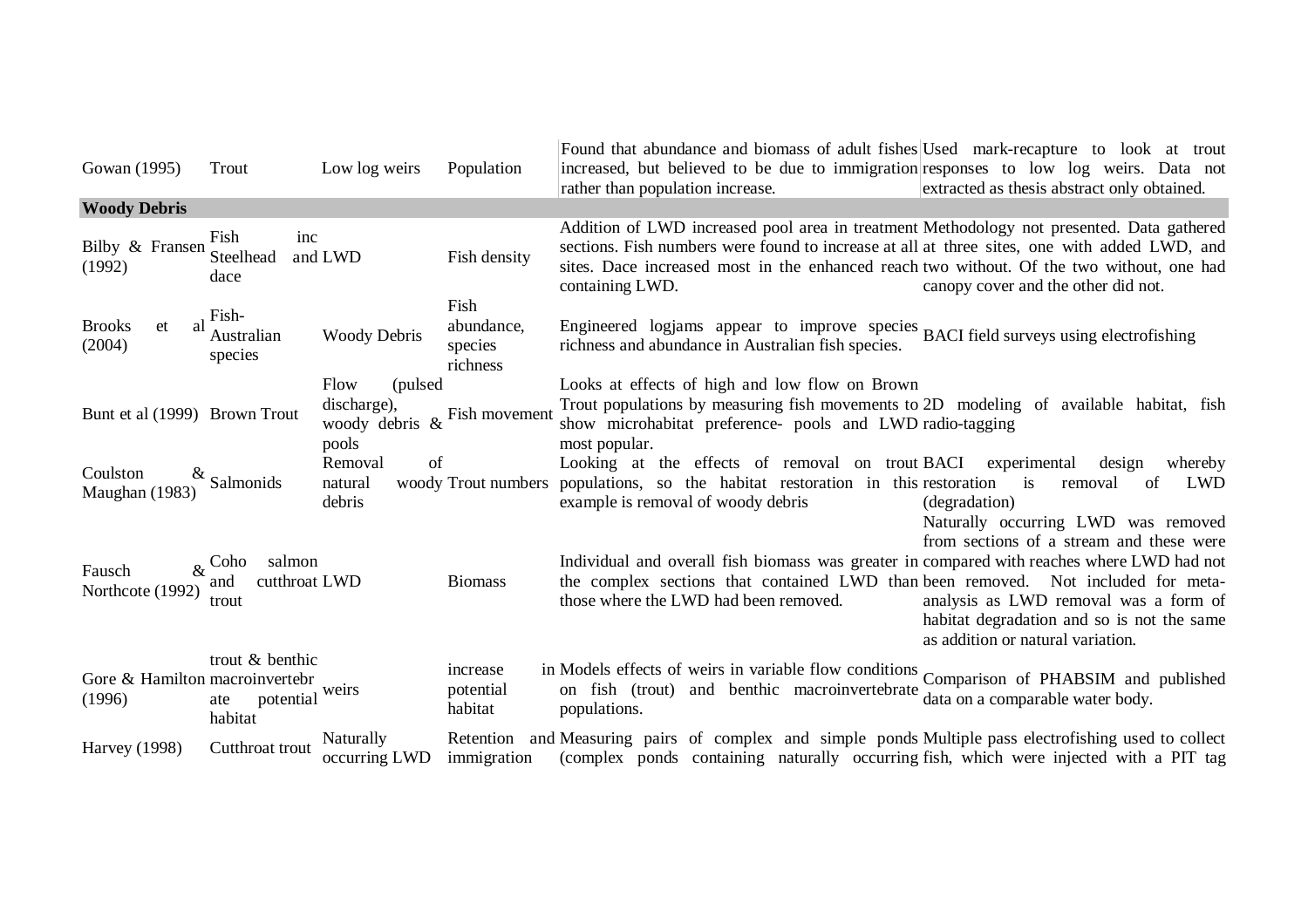|                                                                              |                                                           |                                                     | instream matter, usually LWD, tree roots and into body cavity and monitored at river<br>boulder) fish were tagged and measured over time sites.                                                                               |                                                            |  |  |  |  |
|------------------------------------------------------------------------------|-----------------------------------------------------------|-----------------------------------------------------|-------------------------------------------------------------------------------------------------------------------------------------------------------------------------------------------------------------------------------|------------------------------------------------------------|--|--|--|--|
|                                                                              |                                                           |                                                     | to see which pools were preferred. Concludes that                                                                                                                                                                             |                                                            |  |  |  |  |
|                                                                              |                                                           |                                                     | the presence of woody debris appeared to affect                                                                                                                                                                               |                                                            |  |  |  |  |
|                                                                              |                                                           |                                                     | retention but not immigration or growth.                                                                                                                                                                                      |                                                            |  |  |  |  |
|                                                                              |                                                           | Increase                                            | in Paper looks at effects of LWD in creating physical Site surveys in stream sections before and                                                                                                                              |                                                            |  |  |  |  |
| Keim et al (2002) Salmonids                                                  | <b>LWD</b>                                                | physical                                            | habitat for salmonids when LWD source is from after the addition of LWD to monitor                                                                                                                                            |                                                            |  |  |  |  |
|                                                                              |                                                           | habitat                                             | riparian alder rather than conifers.                                                                                                                                                                                          | changes in the channel morphology.                         |  |  |  |  |
|                                                                              |                                                           |                                                     | Looks at a number of projects within the Puget                                                                                                                                                                                |                                                            |  |  |  |  |
| Larson<br>et<br>al<br>Streams                                                | Large<br>debris addition                                  | Habitat<br>woody condition<br>and                   | Sound Lowland urban basin in Washington, and the Selected six restoration<br>effects of LWD on benthic macro invertebrates and<br>environmental conditions. Found less effectiveness                                          | projects and<br>measured characteristics.<br>Used a Surber |  |  |  |  |
| (2001)                                                                       |                                                           | benthic macro-                                      | of LWD addition in urban rivers than has been                                                                                                                                                                                 | sampler to identify macro invertebrate                     |  |  |  |  |
|                                                                              |                                                           | invertebrates                                       | reported for forested rivers, and concluded that                                                                                                                                                                              | populations.                                               |  |  |  |  |
|                                                                              |                                                           |                                                     | LWD did not improve the biological conditions.                                                                                                                                                                                |                                                            |  |  |  |  |
| <b>Brook</b><br>trout<br>$\&$<br>Neumann                                     |                                                           |                                                     | Findings indicate that both LWD and FWD                                                                                                                                                                                       | Site inventories and fish counts by snorkel                |  |  |  |  |
| brown LWD<br>and<br>Wildman (2002)<br>trout                                  |                                                           | Habitat use                                         | correlate with trout density, and that woody debris<br>is an important part of habitat.                                                                                                                                       | counts.                                                    |  |  |  |  |
| Carp<br>Nicol et al (2004) Australian<br>native species                      | and Habitat<br>restoration using<br><b>LWD</b>            | Distribution<br>and abundance                       | Findings showed that Carp were not strongly Compared treatment and control reaches,<br>associated with habitat features, whereas native fish measured<br>species were strongly associated with LWD.                           | using<br>boat<br>mounted<br>electrofishing                 |  |  |  |  |
| Atlantic<br><b>Nislow</b><br>et<br>al.<br>Salmon,<br>(1999)<br>Invertebrates | Instream<br>remediation e.g. potential<br>large<br>debris | Amount<br>of<br>woody habitat,<br>fish<br>retention | Suggests that addition of large woody debris Mathematical modeling based on field and<br>increases the amount of potential habitat and lab observations, compared with real<br>foraging habitat, increasing salmon retention. | findings.                                                  |  |  |  |  |
| <b>Quinn Oncorhynchus</b><br>Roni and<br>(2001)<br>sp.                       | Large<br>debris                                           | woody Densities<br>fish                             | of Suggests that woody debris placement leads to Correlative study on amount of LWD and<br>higher densities of salmonids, especially during number of fish in treatment and reference<br>winter.                              | sites using multiple-removal electrofishing.               |  |  |  |  |
| Rosenfeld<br>$\&$ Pool formation<br>Huato (2003)                             | Large<br>Debris                                           | and quality                                         | Woody Pool frequency LWD with a diameter of >60cm is likeliest to cause Field survey and statistical analysis<br>pool formation, especially across wider channels.                                                            |                                                            |  |  |  |  |
| Sundbaum<br>&<br><b>Brown Trout</b><br><b>Naslund</b> (1997)                 | Woody debris                                              | Growth<br>behaviour                                 | and Study found that although individual fish biomass Experiments comparing woody debris and<br>decreased in both control and treatment streams, the non-LWD streams carried out outdoors                                     |                                                            |  |  |  |  |